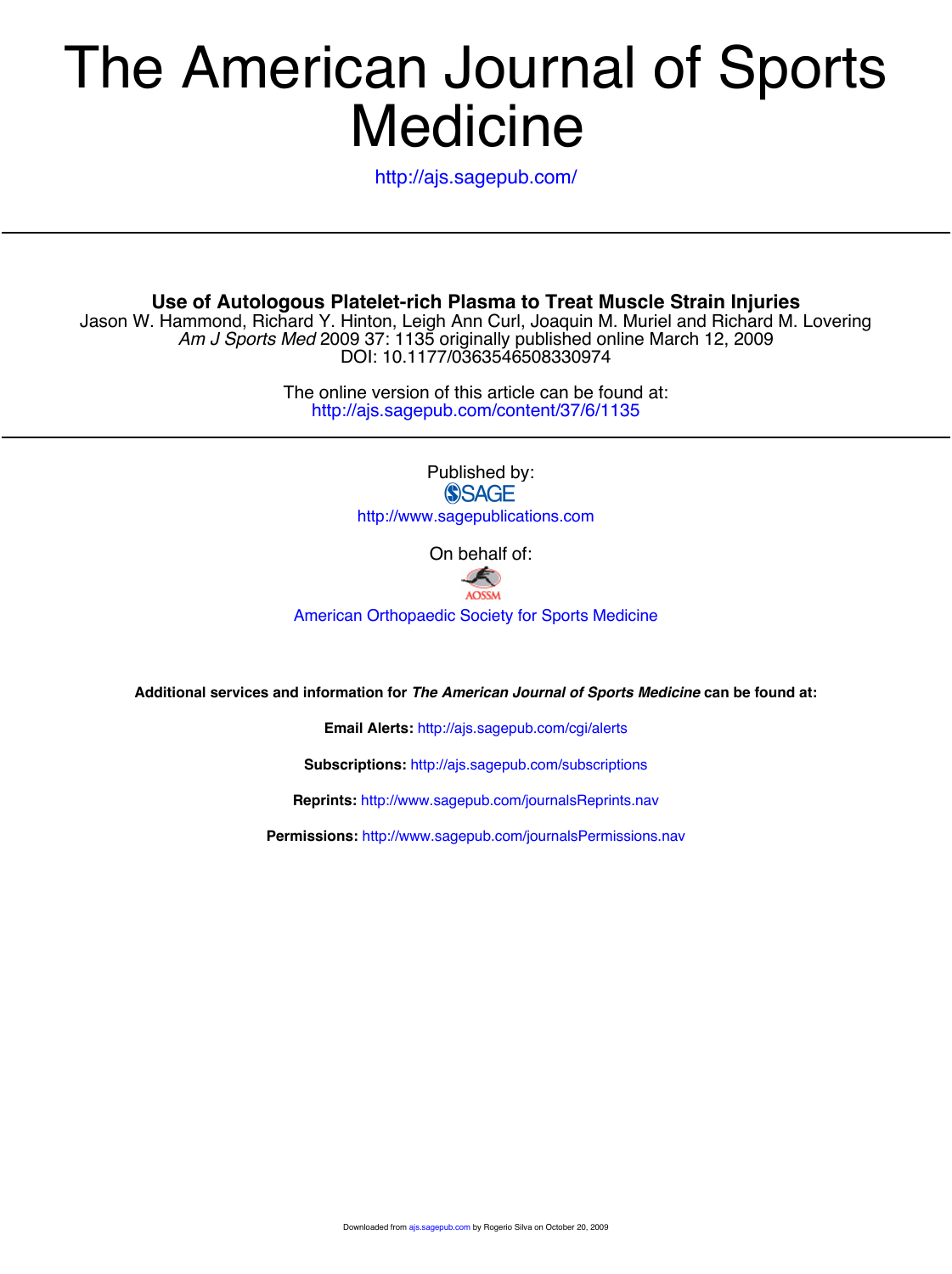# **Use of Autologous Platelet-rich Plasma to Treat Muscle Strain Injuries**

Jason W. Hammond,\* MD, Richard Y. Hinton,\* MD, MPH, Leigh Ann Curl,† MD, Joaquin M. Muriel,<sup>‡</sup> PhD, and Richard M. Lovering,<sup>‡§</sup> PhD, PT *From \*Union Memorial Hospital, Department of Orthopedic Surgery, Baltimore, Maryland,*  <sup>†</sup> Harbor View Hospital, Department of Orthopedic Surgery, Baltimore, Maryland, and <sup>‡</sup>University *of Maryland School of Medicine, Department of Physiology, Baltimore, Maryland* 

**Background:** Standard nonoperative therapy for acute muscle strains usually involves short-term rest, ice, and nonsteroidal anti-inflammatory medications, but there is no clear consensus on how to accelerate recovery.

**Hypothesis:** Local delivery of platelet-rich plasma to injured muscles hastens recovery of function.

**Study Design:** Controlled laboratory study.

**Methods:** In vivo, the tibialis anterior muscles of anesthetized Sprague-Dawley rats were injured by a single (large strain) lengthening contraction or multiple (small strain) lengthening contractions, both of which resulted in a significant injury. The tibialis anterior either was injected with platelet-rich plasma, was injected with platelet-poor plasma as a sham treatment, or received no treatment.

**Results:** Both injury protocols yielded a similar loss of force. The platelet-rich plasma only had a beneficial effect at 1 time point after the single contraction injury protocol. However, platelet-rich plasma had a beneficial effect at 2 time points after the multiple contraction injury protocol and resulted in a faster recovery time to full contractile function. The sham injections had no effect compared with no treatment.

**Conclusion:** Local delivery of platelet-rich plasma can shorten recovery time after a muscle strain injury in a small-animal model. Recovery of muscle from the high-repetition protocol has already been shown to require myogenesis, whereas recovery from a single strain does not. This difference in mechanism of recovery may explain why platelet-rich plasma was more effective in the high-repetition protocol, because platelet-rich plasma is rich in growth factors that can stimulate myogenesis.

**Clinical Relevance:** Because autologous blood products are safe, platelet-rich plasma may be a useful product in clinical treatment of muscle injuries.

**Keywords:** skeletal muscle; injury; strain; muscle regeneration

Muscle injury occurs from either acute or repetitive trauma and results in a decreased ability to produce force that does not recover after a short period of rest. When an activated muscle lengthens because the external load exceeds the tension generated by the muscle contraction, this is termed a *lengthening* (or *eccentric*) contraction. Submaximal lengthening contractions are

used in everyday life, but it is well known that high-force lengthening contractions are associated with muscle damage and pain. $13,18,30$  The force generated during a maximal lengthening contraction is approximately 2-fold the force developed during a maximal isometric contraction.<sup>9,18</sup>

The generation of high force by muscles is a goal of strength training; this is evident in training protocols that use lengthening contractions, or "negatives," to increase strength. Although lengthening contractions are common and often occur without causing damage, high-force lengthening contractions are more likely to produce damage than either isometric or concentric contractions, resulting in pain and damage.<sup>16,18,23,30</sup> In clinical lexicon, the injury resulting from a high-force lengthening contraction is termed a *muscle strain*; such strains are the most common cause of muscle injuries.<sup>10,37</sup>

<sup>§</sup> Address correspondence to Richard M. Lovering, PhD, PT, University of Maryland School of Medicine, Department of Physiology, 685 W. Baltimore St, HSF-1, Room 580-E, Baltimore, MD 21201 (e-mail: rlovering @som.umaryland.edu).

No potential conflict of interest declared.

The American Journal of Sports Medicine, Vol. 37, No. 6 DOI: 10.1177/0363546508330974 © 2009 The Author(s)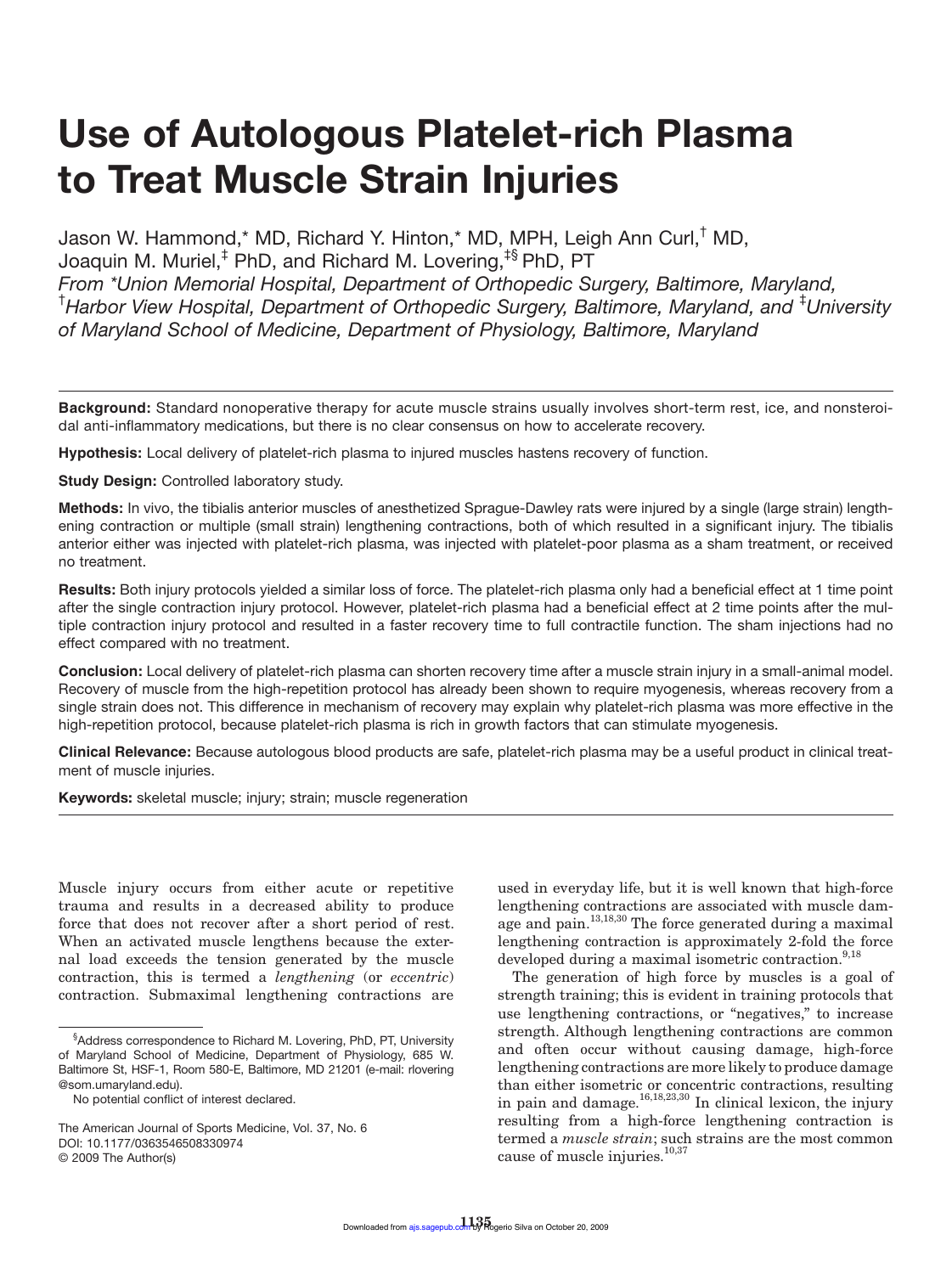To conduct a well-controlled study, we developed an animal model of muscle injury and a reproducible mechanism for generating muscle strain. We recently reported that recovery of contractile function after injury by a single, large-strain lengthening contraction involves repair of damaged sarcolemma with minimal myogenesis, whereas recovery from multiple, small-strain lengthening contractions requires myogenesis, with minimal sarcolemmal repair.<sup>25</sup> Here we used both protocols in our established injury model to test the effects of autologous platelet-rich plasma (PRP) on recovery in the tibialis anterior muscle of rats. Platelet-rich plasma is isolated by a technique involving centrifugation of whole blood, allowing extraction of the specific part of the plasma containing a high concentration of platelets. These platelets are rich in growth factors that can stimulate myogenesis<sup>7,27,32,36</sup> and mitigate inflammation.8,26 We hypothesized that the local delivery of PRP to injured skeletal muscles accelerates recovery, and we present data from experiments that support this hypothesis.

#### MATERIALS AND METHODS

#### Injury Model

All protocols were approved by the university Institutional Animal Care and Use Committee. Adult male Sprague-Dawley rats (n = 72) weighing  $341 \pm 21$  g (approximately 4 months of age) were anesthetized with isoflurane (2% with oxygen flow rate of 0.5 L/min). The Sprague-Dawley rats were inbred, allowing us to consider them syngeneic. The injury model results in a significant and reproducible injury and has been described previously.<sup>11,23-25,33</sup> In brief, anesthesia was confirmed by lack of response to a normally painful stimulus (pinching the foot); the left hindlimb was stabilized and the foot was secured onto a footplate. The axis of the footplate was attached to a stepper motor (T8904 NMB Technologies, Chatsworth, California), a potentiometer to record angular position, and a torque sensor (QWFK-8M, Sensotec, Columbus, Ohio) to measure torque. The fibular nerve was stimulated via subcutaneous needle electrodes (Harvard Apparatus 723742, Cambridge, Massachusetts), and proper electrode position was determined by a series of isometric twitches. In addition to visual confirmation of isolated dorsiflexion, an increase in twitch torque in response to increasing voltage indicated that opposing plantar flexor muscles were not being simultaneously stimulated.<sup>3</sup> A custom program was used (Labview version 8.5, National Instruments, Austin, Texas) to synchronize contractile activation and onset of ankle rotation. Impulses generated by an S48 square pulse stimulator (Grass Instruments, West Warwick, Rhode Island) were 1 millisecond in duration and passed through a PSIU6 stimulator isolation unit (Grass Instruments).

To induce injury in the tibialis anterior muscle (TA), we superimposed a lengthening contraction onto a maximal isometric contraction (Figure 1), using either a single repetition (large strain) or multiple repetitions (small strain). Specifically, a maximal isometric contraction was



**Figure 1.** Representative trace recordings of torque from the lengthening contractions. For both single and multiple repetitions, muscles were stimulated for 200 milliseconds to induce a peak isometric contraction before lengthening by the footplate. Maximal isometric torque (without lengthening) was measured before injury (not shown, but equal to the plateau of the isometric portion of the trace recordings, indicated by filled arrows). A, superimposed recordings from the multiple-repetition protocol (a  $60^\circ$  arc of motion) showing the first (ECC 1), middle (ECC 15), and last (ECC 45) eccentric contractions. Note that even with injury, the eccentric torque is still relatively high compared with isometric torque (the peak isometric torque measured after injury is not shown but is similar to the isometric portion of the last trace recording, indicated by the open arrow). B, superimposed recordings of the single-repetition protocol (ECC 1, a  $90^\circ$  arc of motion) and the isometric contraction to measure torque loss after injury (ISO-POST).

obtained in the dorsiflexors and after 200 milliseconds they were lengthened through an arc of motion at 90 deg/s. The majority of torque produced by the dorsiflexors is from the  $TA<sub>15</sub><sup>15</sup>$  and we have shown previously that this model results in injury to this muscle.<sup>11,23-25</sup> The TA remained stimulated throughout lengthening and was injured using 1 of 2 protocols: a single lengthening contraction through a  $90^{\circ}$  arc or 45 lengthening contractions through a  $60^{\circ}$  arc. For multiple repetitions, the lengthening contractions were spaced 2 minutes apart.

#### Outcome Measures

For both protocols, a maximal isometric contraction (200-millisecond duration) of the dorsiflexors was used to measure maximal torque before injury. For each animal, maximal isometric torque was also measured 4 minutes after injury (to measure force lost because of injury). Animals were returned to their cages after recovery from anesthesia, and maximal isometric torque was retested under anesthesia at selected time points (3, 5, 7, 14, and 21 days after injury, see Table 1). All isometric contractions were performed at the same point in the range of motion (with the foot orthogonal to the tibia, considered  $0^{\circ}$ ).

After functional data were collected, tibialis anterior muscles were harvested from the anesthetized rat, snap frozen in liquid nitrogen, and stored at  $-80^{\circ}$ C. The animal was then sacrificed by carbon dioxide inhalation or with pentobarbital sodium (200 mg/kg) administered intraperitoneally.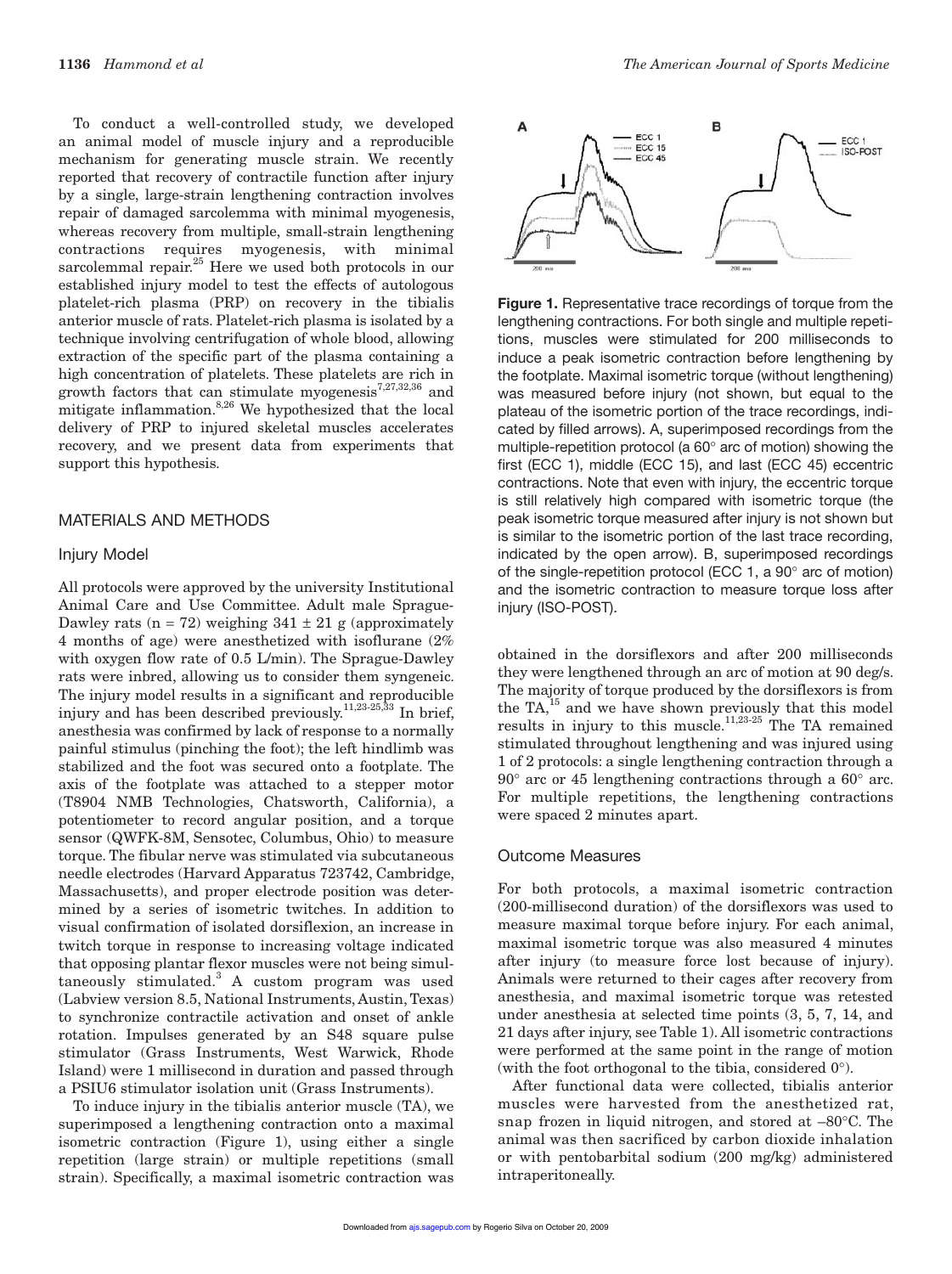TABLE 1 Timeline for an Individual Animal*<sup>a</sup>*

| Day |                                   |
|-----|-----------------------------------|
|     | Measure maximal isometric torque. |
|     | Induce injury                     |
|     | Wait 5 minutes and retest torque  |
|     | Inject PRP or PPP                 |
| 3   | Measure maximal isometric torque  |
|     | Inject PRP or PPP                 |
| 5   | Measure maximal isometric torque  |
|     | Inject PRP or PPP                 |
|     | Measure maximal isometric torque  |
|     | Inject PRP or PPP                 |
| 14  | Measure maximal isometric torque. |
| 21  | Measure maximal isometric torque  |
|     |                                   |

*a* PRP, platelet-rich plasma; PPP, platelet-poor plasma. Each mouse was anesthetized, and maximal isometric torque was measured in vivo*.* An injury was induced, and the loss of force was determined by another measure of maximal isometric torque. Subsequent measures of torque and injections of PRP/PPP were as shown.

# Platelet-rich Plasma

Twenty milliliters of whole blood was collected from 5 adult male Sprague-Dawley rats (withdrawn from the femoral vein, renal vein, or cardiac puncture). The syngeneic nature of the Sprague-Dawley inbred rat allowed us to consider the blood of one animal autologous to blood from another animal.36 Autologous PRP was then separated from the blood using the Symphony II Platelet Concentration System (Depuy, a Johnson & Johnson Company, Warsaw, Indiana). The centrifugation results in the formation of 2 layers within the plasma: a platelet-poor plasma (PPP) component and a PRP component. The PPP supernatant was carefully removed and used as a control vehicle. The remaining PRP was conditioned using 10 seconds of high-frequency ultrasound to lyse platelets and release growth factors, thereby enriching the PRP before injection.<sup>36</sup> One hundred microliters of PRP was injected into the TA of the injured hindlimb in each rat of the treated group at days 0 (day of injury), 3, 5, and 7 (Table 1). Both the conditioned PRP and the PPP were refrigerated and used within a few days.

Enzyme-linked immunosorbent assays (ELISAs) (R&D Systems, Minneapolis, Minnesota) were performed following the manufacturer's instructions, to determine whether PRP is enriched in myogenic growth factors. Both PRP and PPP were separated and subjected to ELISAs to detect and quantify the presence of platelet-derived growth factor (PDGF) and insulin growth factor-1 (IGF-1). We also assayed conditioned plasma, as described previously.

# Reverse Transcriptase Polymerase Chain Reaction (RT-PCR)

Two micrograms of total RNA was isolated from frozen rat tibialis anterior muscle with TRIzol (Invitrogen, Carlsbad, California) and was reversed-transcribed with Superscript II

First strand Synthesis System (Invitrogen), per the manufacturer's instructions. The resulting complementary DNA was used as a template for PCR amplification. The primers for rat MyoD were (forward) 5`-CACTCCTCCAATTGTCC-3` and (reverse) 5`-CTTATTTCCAACACCTGAGC-3`. The primers for rat myogenin were 5`-CACCTTCCCAGATGAAACC-3` and 5`-AAGAAGTCACCCCAAGAGC-3`. The primers for rat glyceraldehyde 3-phosphate dehydrogenase (GAPDH) were 5`-ACGACCCCTTCATTGACC-3` and 5`-ATCACG-CCACAGCTTTCCC-3`. The NCBI reference numbers are M24393, M017008, and M84176 for MyoD, myogenin, and GAPDH, respectively. The PCR products were run on 1% agarose gels, stained with ethidium bromide, and scanned. The intensity of bands was quantified using NIH Image J software, and relative expression was quantified based on the total GAPDH expressed in a particular muscle sample.

# Sodium Dodecyl Sulfate–Polyacrylamide Gel Electrophoresis and Immunoblotting

Western blot analysis was used to assess semiquantitative changes in the levels of MyoD and myogenin proteins. Extracts of unfixed TA muscles were snap frozen in liquid nitrogen, pulverized, and homogenized with a PowerGen 125 homogenizer (Fisher Scientific, Waltham, Massachusetts) at a wt/vol ratio of 0.05 in homogenate buffer (10 mmol/L NaPO<sub>4</sub>, 2 mmol/L EDTA, 140 mmol/L NaCl, 1%) NP40, pH 7.4) with protease inhibitors (Complete Protease Inhibitor Tablets, Roche Diagnostics, Indianapolis, Indiana). Samples were boiled and centrifuged, and the protein concentration of the supernatant was determined using a Bradford assay. Samples were then subjected to sodium dodecyl sulfate-polyacrylamide gel electrophoresis (SDS-PAGE) using a 4% to 12% gradient gel and transferred onto nitrocellulose electrophoretically. The nitrocellulose was blocked in 3% milk-PTA, washed, and then incubated with anti-myoD (sc 760) or anti-myogenin (sc 576) polyclonal (rabbit) antibodies (Santa Cruz Biotechnology, Santa Cruz, California) for 6 hours. Excess antibodies were washed off and the nitrocellulose was incubated with donkey antirabbit secondary antibodies conjugated to alkaline phosphatase (Jackson Laboratories, Bar Harbor, Maine). The excess secondary antibodies were then washed off and the bands were visualized by a chemiluminescent assay method (Tropix, Bedford, Massachusetts).

# Hematoxylin and Eosin Staining

Tissue was frozen in isopentane-cooled liquid nitrogen, and transverse sections were cut on a cryostat (10-um thickness). Sections were collected onto glass slides (Superfrost Plus; VWR, West Chester, Pennsylvania) and stained with hematoxylin and eosin for counting centrally nucleated fibers. Sections were randomized and viewed at  $\times 100$  magnification in a Zeiss Axioskop light microscope, and pictures were taken with a digital camera (AxioCam HR using AxioVision 3.0 AXIOVISON 3.0, Carl Zeiss Inc, Germany).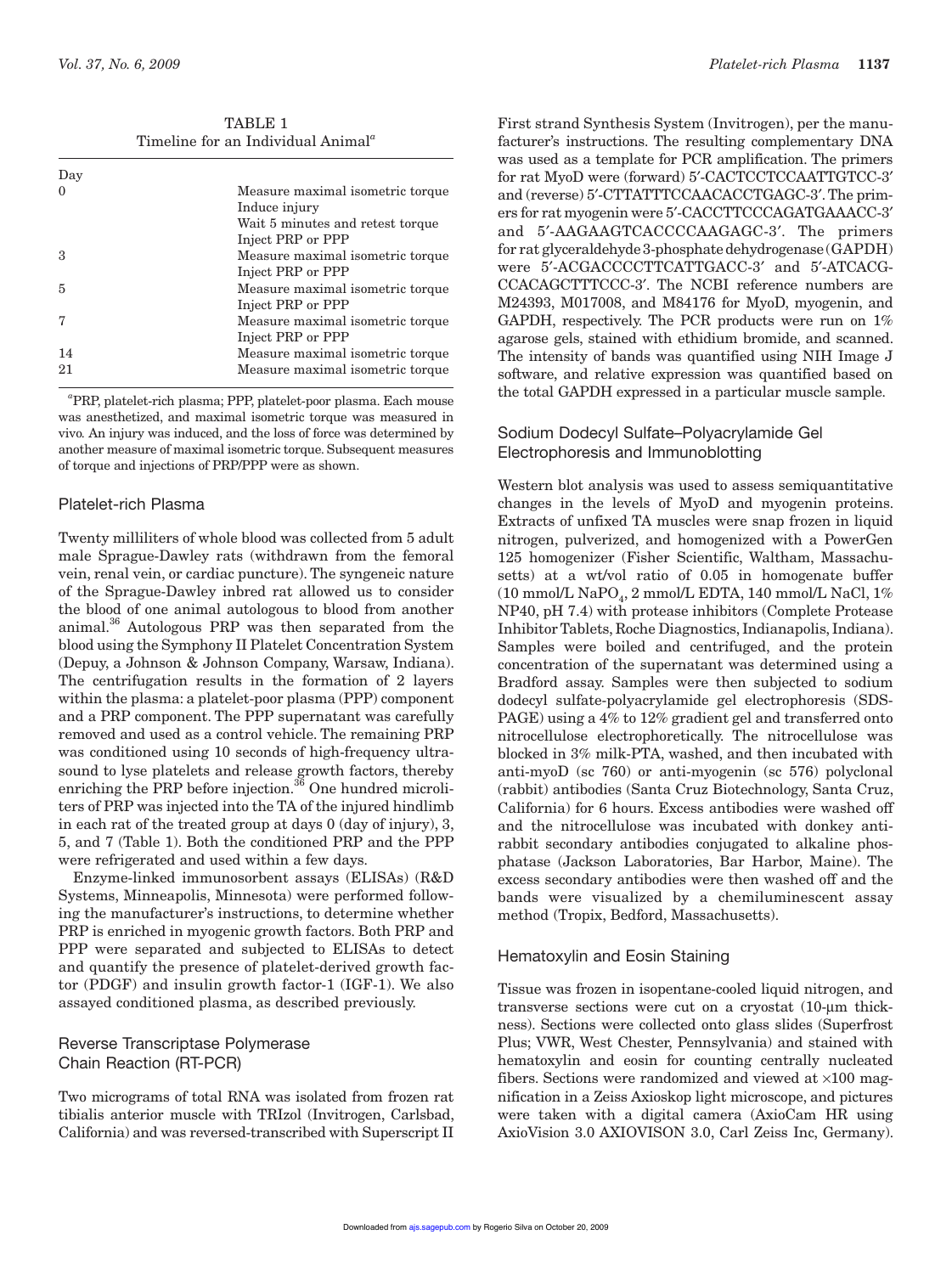Each optical field contained an average of  $38 \pm 7$  fibers, and more than 45 fields were counted per muscle.

#### Statistical Analysis

Contractile data from each experiment were analyzed using a single-factor analysis of variance (ANOVA, Sigma-Stat, San Rafael, California). When a significant ratio was found, a Tukey post hoc analysis was performed to determine where significant differences had occurred  $(P < .05)$ . Each ELISA contained 3 replicates, and the results were analyzed with a 1-way ANOVA. For statistical analysis of RT-PCR, densitometry was performed for messenger RNA (mRNA) of myoD or myogenin and GAPDH for each blot. The mRNA/GADPH ratios were calculated and analyzed using the Holm-Sidak pairwise multiple comparison test.

### **RESULTS**

# Assessment of Growth Factors

We quantified growth factors such as PDGF and IGF-1, both known to stimulate myogenesis, in the PRP and PPP groups. We examined conditioned (sonicated) and unconditioned PRP and PPP using ELISA kits. Figure 2 shows that the concentrations of PDGF and IGF-1 (20 745  $\pm$  520 pg/mL and  $65 550 \pm 500$  pg/mL, respectively) in PRP were significantly higher than in PPP  $(P < .001)$ , and concentrations were further increased (a 5-fold increase in PDGF and a 27% increase in IGF-1) by mechanical perturbation of the platelets (see Methods). Because of the significant increase of growth factors with conditioning, we tested the effects of conditioned PRP on muscle injury, as stated in the methods.

#### Functional Recovery

We induced injury and studied recovery of function in the whole-ankle dorsiflexor group. We harvested and then examined TA muscles, which account for most of the torque generated by this muscle group.<sup>15</sup> The peak isometric torque generated by each animal was measured before injury and was considered 100% for that animal (the mean  $\pm$  SD torque for all animals was 44  $\pm$  5 N·m). For each animal, peak isometric torque was also measured after injury. The torque measurements immediately after injury and during recovery were expressed as the percentage of maximal isometric torque (out of 100%) for a given animal. The mean percentage of recovery at each time point is presented in Figure 3. Both injury protocols resulted in a significant loss of muscle function  $(P < .001)$ followed by gradual recovery. The multiple-repetition protocol results in a larger force deficit and takes longer to recover.<sup>25</sup> The PRP treatment had little effect on the single-repetition protocol but did significantly ameliorate the force  $\cos(P = .003)$  at 1 time point (day 3, Figure 3A), even though the animals had received only 1 injection by this time point (injections were immediately after injury and on days 3, 5, and 7 after injury). In the multiple-repetition protocol, PRP treatment significantly improved contractile function at 2 time points (days 7 and 14,  $P < .001$ ),



**Figure 2.** Results of enzyme-linked immunosorbent assays (ELISAs) to confirm that platelet-rich plasma (PRP) is enriched in myogenic growth factors platelet-derived growth factor (PDGF) and insulin growth factor-1 (IGF-1). Both PRP and platelet-poor plasma (PPP) were separated and subjected to ELISAs to detect and to quantify the presence of growth factors, such as PDGF (gray bar to left in A) and IGF-1 (gray bar to left in B), both known to stimulate myogenesis. We also assayed conditioned plasma (gray bars to right), as described in the methods. The PRP was clearly rich in the 2 tested growth factors and was further enriched by conditioning. Results are shown compared with ELISAs of PPP. \**P* < .05.

effectively shortening the time to full recovery from 21 days to 14 days (Figure 3B).

#### Muscle Regeneration

We harvested TA muscles from at least 2 animals at each time point for each protocol. We used 2 different markers to assay muscle regeneration. The first was to assay levels of myoD and myogenin. These are major muscle regulatory factors (MRFs) and are only expressed when satellite cells are activated to proliferate.<sup>6</sup> The GAPDH was used as an internal control. The RT-PCR data (Figure 4A) show that mRNA transcripts for both of these muscle-specific transcription factors were present 7 days after injury but clearly elevated in the muscles treated with PRP compared with sham-treated muscles (PPP) or controls (not shown). Muscle tissue from other time points was also analyzed (data not shown), but the most obvious differences in mRNA levels occurred on day  $7 (P < .001)$ . The GAPDH transcript was tested and did not show altered transcription after muscle injury. Densitometry was performed and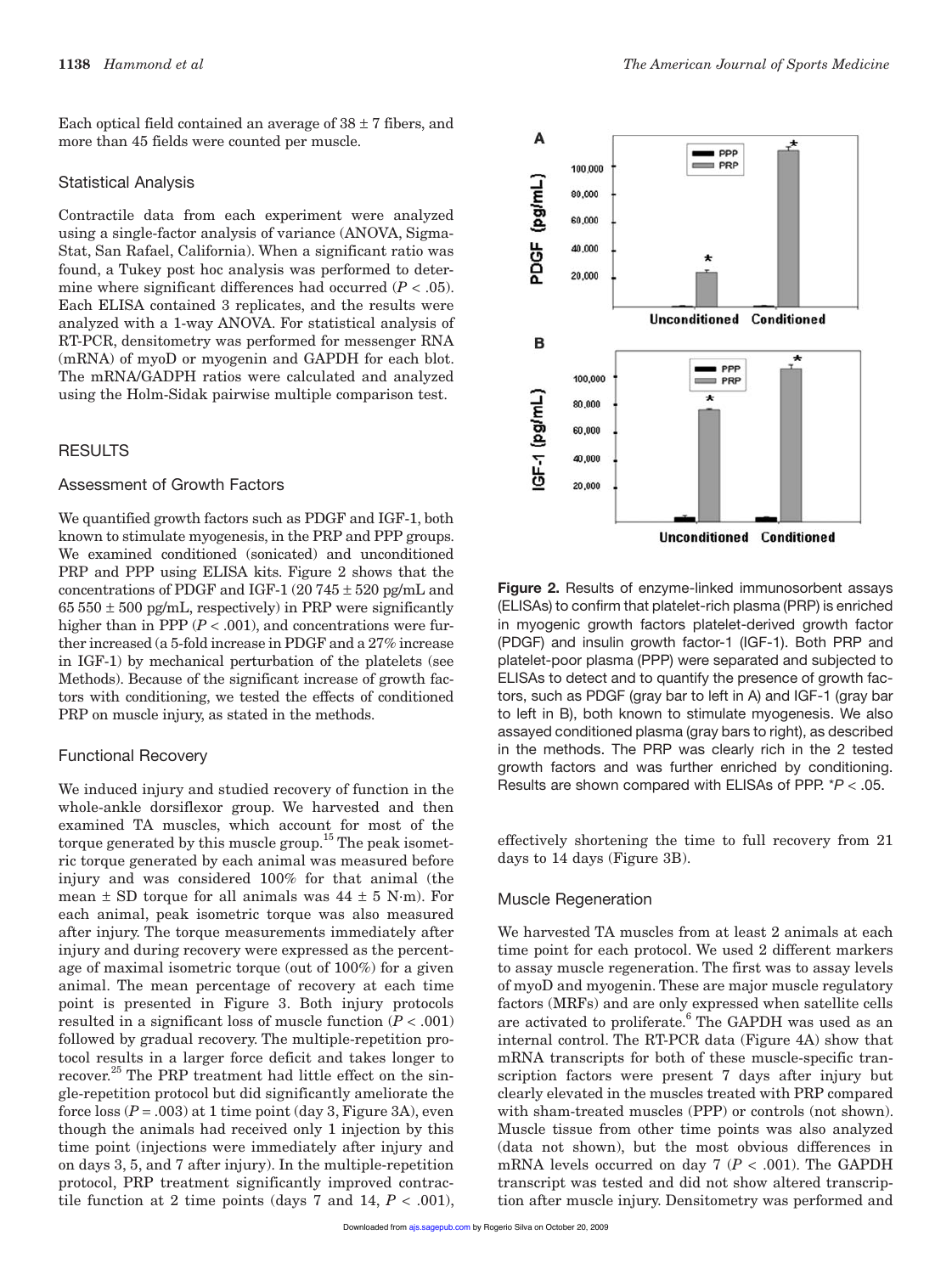

**Figure 3.** Maximal torque was measured in each animal before injury (CTL) and immediately after injury (D0), as well as at selected time points after injury (days 3, 5, 7, 14, and 21). One hundred percent represents peak torque before injury. The percentage of recovery for each animal was calculated and the mean is expressed as the percentage of maximal isometric torque (out of 100%) at each time point. A, after a single repetition through a  $90^\circ$  arc of motion, there is a significant decrease in torque and gradual recovery to full contractile function by day 7. The PRP had a significant effect only on day 3 ( $P = .003$ ; n = 8 animals each group). B, after multiple repetitions through a  $60^\circ$  arc of motion, there is a significant loss of torque followed by a gradual recovery by day 21. The PRP had a significant effect on days 7 and 14  $(P < .001)$ , by which time the injured muscle had returned to the pre-injury level of strength ( $n = 8$  animals each group). No Rx, injury only (no injections). \**P* .05.

normalized to GAPDH to compare relative expression of myoD and myogenin (Figure 4B). To confirm that changes were not just in the expression of mRNA, we performed Western blotting and probed for myoD and myogenin. The results confirm that these 2 markers of muscle regeneration were increased in muscle samples injected with PRP (Figure 4C).

The second assay we used to detect myogenesis was quantification of centrally nucleated fibers (CNFs). Muscle fibers are multinucleated with the nuclei located at the periphery of the fibers, but within weeks after injury, nuclei are observed in the cytoplasm (Figure 5A) and these CNFs are widely accepted as a marker of muscle regeneration.<sup>6,12,16</sup>



**Figure 4.** Myogenesis after the multiple-repetition injury. A, 2 ug of total RNA was isolated from frozen rat tibialis anterior muscle, and reverse transcriptase polymerase chain reaction (RT-PCR) was performed at various time points after injury using primers for 2 different genes involved in muscle regeneration (myoD and myogenin) as well as a gene used as an internal control (glyceraldehyde 3-phosphate dehydrogenase, or GAPDH). The gel shows representative PCR products from muscles injected with PPP or PRP 7 days after injury. B, densitometry of the bands was performed and the results quantified relative to expression of the total GAPDH expressed in a particular muscle sample, as described in the methods. Thus, the histogram shows the mRNA transcript levels of myoD and myogenin from muscles injected with PPP or PRP ( $n = 3$ ). C, muscle samples from the same time point (day 3) were homogenized and proteins separated by electrophoresis. Immunoblots confirmed the increase protein expression of myoD (38 kD) and myogenin (36 kD). \**P* .05.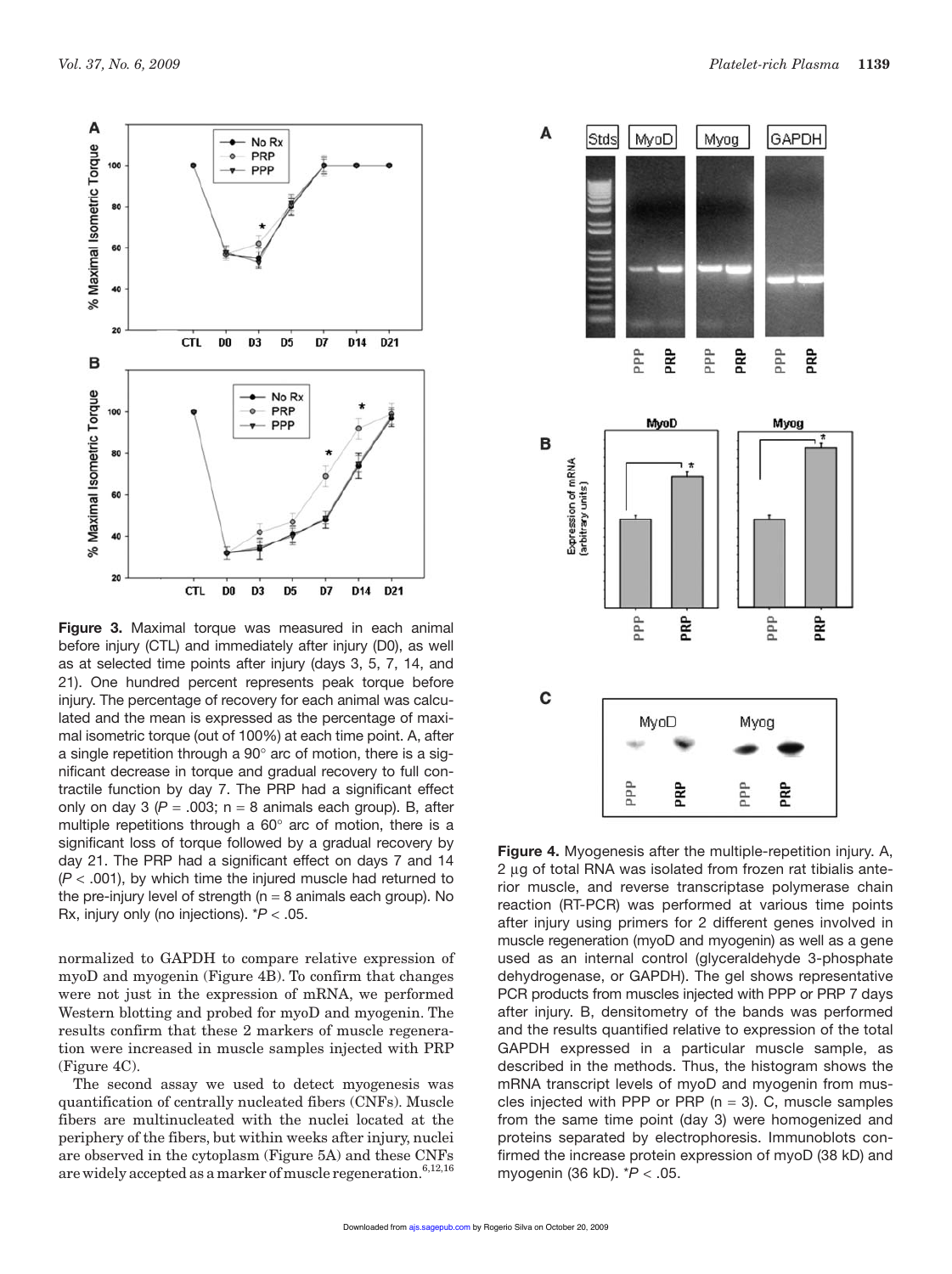

**Figure 5.** Tibialis anterior muscles were harvested at various time points after injury. The micrograph (A) shows representative cross-sections of noninjured control muscle (CTL) and of injured muscle (INJ) 14 days after the multiple-repetition injury, when some of the normally peripherally located nuclei (CTL) are seen in the middle of the fiber (INJ). These centrally nucleated fibers (CNFs) are a marker of muscle regeneration and the peak in CNFs occurred on day 14. The histogram (B) shows the percentage of fibers that had CNFs at this time point in the injured TA muscles injected with plateletpoor plasma (black bar) and platelet-rich plasma (gray bar).  $*P < .05$ 

As shown previously, $25$  the number of fibers with CNFs was significantly higher  $(P < .001)$  in the multiple-repetition protocol, peaking at about 2 weeks after injury (the singlerepetition protocol does not result in a significant increase in the number of  $CNFs^{25}$ —data not shown). The PRPtreated TAs had an even higher number of CNFs than injured TAs with a sham treatment (PPP) or no treatment (not shown), indicating that the PRP was effective in stimulating further myogenesis (Figure 5B).

#### **DISCUSSION**

Muscle strains are among the most common complaints treated by physicians<sup>10,17</sup> and account for the majority of treated by physicians and account for the mego----, all sport-related injuries.<sup>5,37</sup> Except for complete ruptures of muscles, displaced avulsions, and recalcitrant symptoms from myositis ossificans, almost all muscle injuries are uniformly treated with nonoperative therapy. Standard nonoperative therapy for acute muscle injuries usually involves rest, ice, compression, and elevation (RICE). Beyond the principle of short-term rest and ice, there is no clear consensus on treatment of muscle injuries.<sup>5</sup>

In the laboratory setting, investigators have used toxins, lacerations, freeze damage, and contusions to study muscle damage, but by far the majority of muscle injuries during sports are attributable to excessive strain of an activated muscle (ie, forceful lengthening, or eccentric, contractions).5,10,17 Because muscle strains are so common, we used an animal model of contraction-induced injury. Some models that remove part or all of the muscle to perform load to failure or other such tests have certainly yielded useful information, but this is less representative of normal physiology. We used an in vivo model where the neurovascular supply and anatomical attachments are undisturbed, inducing a muscle strain injury under conditions that are as similar to the clinical scenario as possible, while preserving control over the biomechanical parameters to yield a consistent injury. One of the reasons muscle injury is difficult to study is that there are so many models of injury. Even with the in vivo model, the response to injury can vary widely based on the timing of activation, the amount of strain, the number of repetitions, and level of activation.<sup>13,20,24,25</sup>

We compared the effects of conditioned PRP on 2 in vivo protocols of contraction-induced injury. The  $90^{\circ}$  arc of plantar flexion uses a large part of the available range of motion, but this magnitude of stretch is required to induce a detectable and reliable injury after just a single contraction, which we used to mimic an acute strain. $24$ The  $60^{\circ}$  arc of plantar flexion yields a significant and reliable injury, but only with multiple repetitions. Despite the different protocols, they yield a similar force loss,  $25$ presumably because the amount of active strain (arc of motion in this study) is a key determinant of muscle injury.<sup>20</sup>

Previously, we found that recovery of muscle contractile function after injury by a single, large-strain lengthening contraction involves sarcolemmal repair, whereas recovery from multiple, small-strain lengthening contractions requires muscle regeneration, with minimal sarcolemmal repair.<sup>25</sup> Here we used both protocols to test the effects of autologous PRP on recovery. In the single-repetition protocol, use of PRP did somewhat improve the ability of the muscle to generate force, but only at the day 3 time point. Otherwise, the overall recovery—and time to full return of function—was not altered. Alternatively, in the multiple-repetition protocol, use of PRP resulted in significant improvement at several time points as well as a quicker return to full function. This is most likely attributable to the enhancement of myogenesis, a process required to recover from this protocol.

Myogenesis is not restricted to prenatal development but also occurs in regenerating muscle after some injuries. A large body of evidence suggests that individual growth factors play a role during muscle regeneration/myogenesis. Insulin growth factor-1, fibroblast growth factor-2 (FGF-2), hepatocyte growth factor (HGF), and transforming growth factor- $\beta$ 1 (TGF- $\beta$ 1) are thought to be key regulators for myogenesis. For example, IGF-1 is able to stimulate the proliferation and differentiation of myoblasts (precursors of muscle cells) and improves muscle regeneration in mouse skeletal muscles.<sup>27</sup> In vivo, FGF-2 enhances the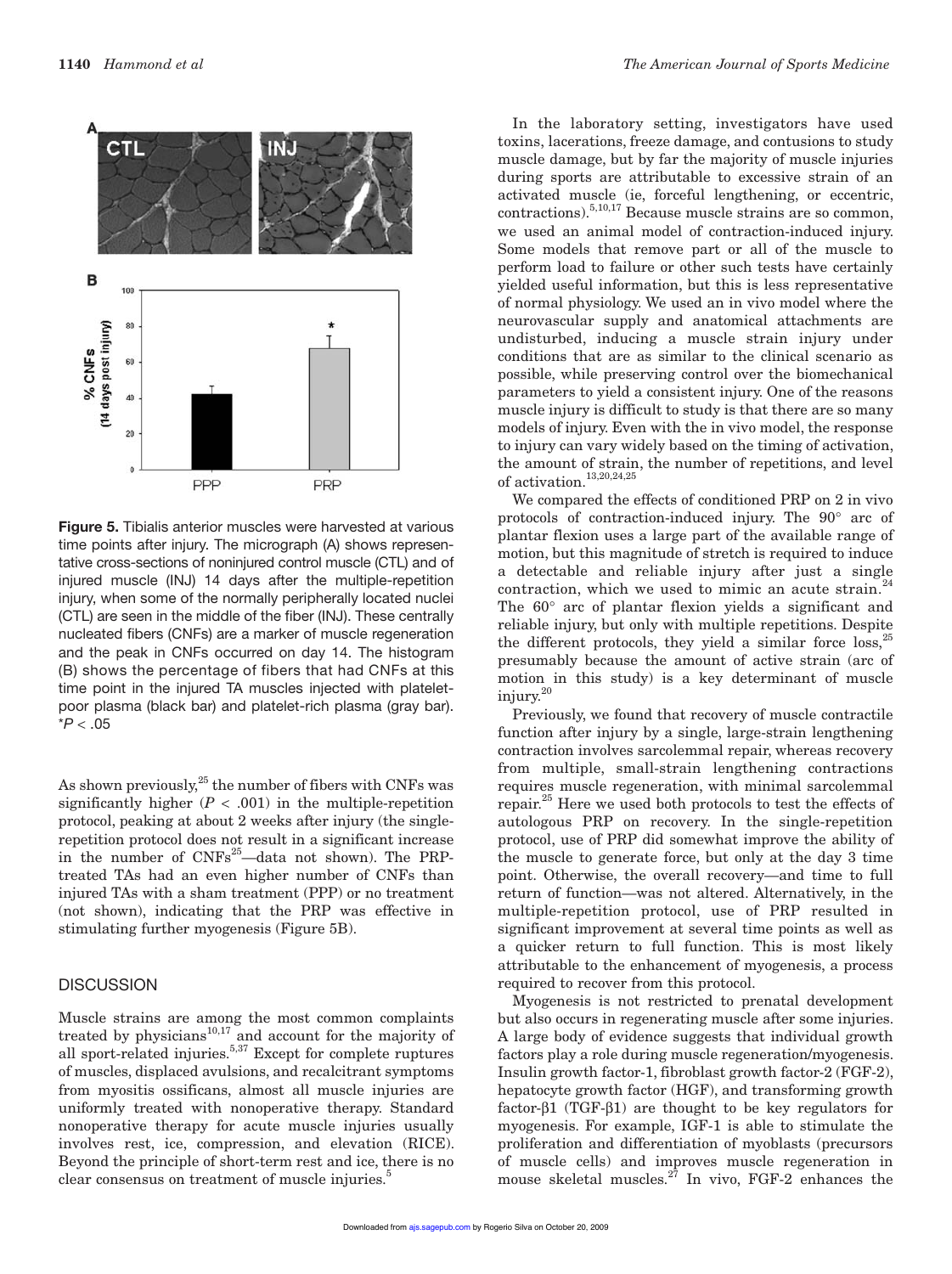diameter and number of regenerating fibers. $^{19}$  In vitro, HGF is able to activate quiescent satellite cells,<sup>1</sup> the stem cells of skeletal muscle committed to a myogenic lineage. Transforming growth factor- $\beta$ 1 supports other growth factors, specifically PDGF, which stimulates satellite cell activation.14,28,31 Satellite cells are dormant in healthy skeletal muscle but can be stimulated by injury to proliferate or differentiate into mononucleated myoblasts, which then fuse to form multinucleated myotubes. These myotubes can then form new skeletal muscle, replacing damaged or lost tissue.<sup>4,16,34</sup>

Platelet-rich plasma contains up to 8 times the  $concentration of platelets found in whole blood, and these$ platelets contain  $\alpha$ -granules, which can release a multitude of growth factors, such as PDGF, IGF-1, TGF-B, FGF, vascular endothelial growth factor (VEGF), epidermal growth factor (EGF), and  $HGF^{7,8,32}$  The fact that PRP contains several different growth factors, present in physiological proportions, is an appealing benefit compared with using isolated growth factors. Other advantages are that it is relatively simple and easy to obtain PRP from a human blood sample, and there is little risk of developing an immune response from autologous PRP.

Given the common nature of muscle strain injuries, a treatment that can improve recovery time could have a tremendous effect in athletics. Platelet-rich plasma can be isolated from a centrifuge about the size of a small microwave oven; this can increase the convenience and feasibility of using this treatment method in an athletic training room. After an injury, whole blood could be drawn from an athlete and centrifuged, and autologous PRP could be retrieved and injected at the site of injury. Conditioning of the PRP could be performed via sonication but necessarily under sterile conditions to avoid infection. This would be a convenient and cost-effective way to administer concen- trated growth factors locally. Injection of isolated growth factors, even if effective, could be prohibitively expensive. A potential limitation to the use of PRP in the clinical setting, at least with elite athletes, is the concern expressed by the World Anti-Doping Association (WADA) regarding the use of growth factors in sports.<sup>7</sup> One possible solution for professional athletes is to obtain an exemption from a WADA-approved antidoping organization for therapeutic use.

The mechanisms for the improved muscle recovery resulting from the use of PRP after injury need to be elucidated. We have shown via RT-PCR analysis and counts of CNFs that myogenesis is enhanced with the use of PRP; however, this does not preclude other possibilities. Plateletrich plasma may alter cytokine release, limit inflammation, or have other effects not yet examined. Although we did not attempt to quantify inflammation, the inflammatory process is likely altered in the presence of PRP. This may explain the improvement seen only at day 3 of recovery after the single-repetition protocol, as this is when inflammation peaks after a muscle strain.<sup>29</sup> Another possibility is that muscle fiber membrane damage or repair is altered or that damage or repair of contractile and/or structural proteins is altered by the use of PRP. These and other hypotheses have not been rigorously tested.

We operationally defined muscle injury as a loss in the ability of the muscle to produce force. Torque of a muscle is represented by the equation  $T = F * d$ , where *T* is torque, *F* is muscle force, and *d* is the moment arm of the muscle. Because we use a maximal tetanic contraction and we measured torque at a fixed ankle position, our measure of torque ultimately reflects muscle force.<sup>2,21,22,35</sup> After the initial injury, there is sometimes another decrease in force, as seen after our single-repetition protocol (Figure 3A). This secondary injury is thought to be attributable to the increase in inflammation that occurs several days after the muscle strain and is also the presumed cause of delayedonset muscle soreness.<sup>9</sup> We did not see a secondary injury with the multiple-repetition protocol. Although it is not clear why, it could be that we missed a further decline in force production because of our selected time points. For example, force in the multiple-repetition protocol may have decreased even further than the initial injury, but within 24 or even 48 hours, well before our day 3 measurement.

An animal model provides several obvious advantages, such as control over force of contraction, type of contraction, lengthening velocity, diet, activity level, and access to tissues for analysis. Animal models also provide control over many threats to internal validity of a study, such as history, selection bias, and maturation. Yet, this study has several limitations. The first and most obvious is that findings from animal studies are not always applicable to humans. Second, the high level of control over experimental parameters (timing of contraction, arc of motion, etc) is less representative of the wide array of injuries that occur in humans. For example, we use maximal stimulation to recruit all motor units within the muscle (to obtain a consistent injury), but this is not representative of the graded recruitment of motor units that occurs in humans. A third possible limitation is that we did not identify which components of PRP are responsible for the improvements we found. However, because PRP is easily obtainable through several commercial centrifuge devices and no negative side effects have been reported, it may not be necessary to isolate the specific growth factors within PRP that account for the enhanced recovery from injury.

Like any experiment, this work raises new questions, which we hope to address in future work. We did not examine the effects of conditioned PPP. The ELISAs indicate no discernible difference with conditioning (Figure 2), but the ELISA results are based on only 2 representative growth factors. It is possible that a small fraction of platelets persisted in the PPP, containing other growth factors that could affect recovery from injury. Because of the significant increase in growth factors with high-frequency ultrasound (conditioning), our PRP treatment consisted of conditioned PRP. This allowed us to minimize the number of animals needed for the study and improved our chances of finding an effect. It is likely that the platelets from the unconditioned PRP would rupture during injection and still release their contents, either immediately or soon after injection, but we did not test this.

Another question is what type of strain injury PRP is appropriate for. Our results do not determine whether PRP